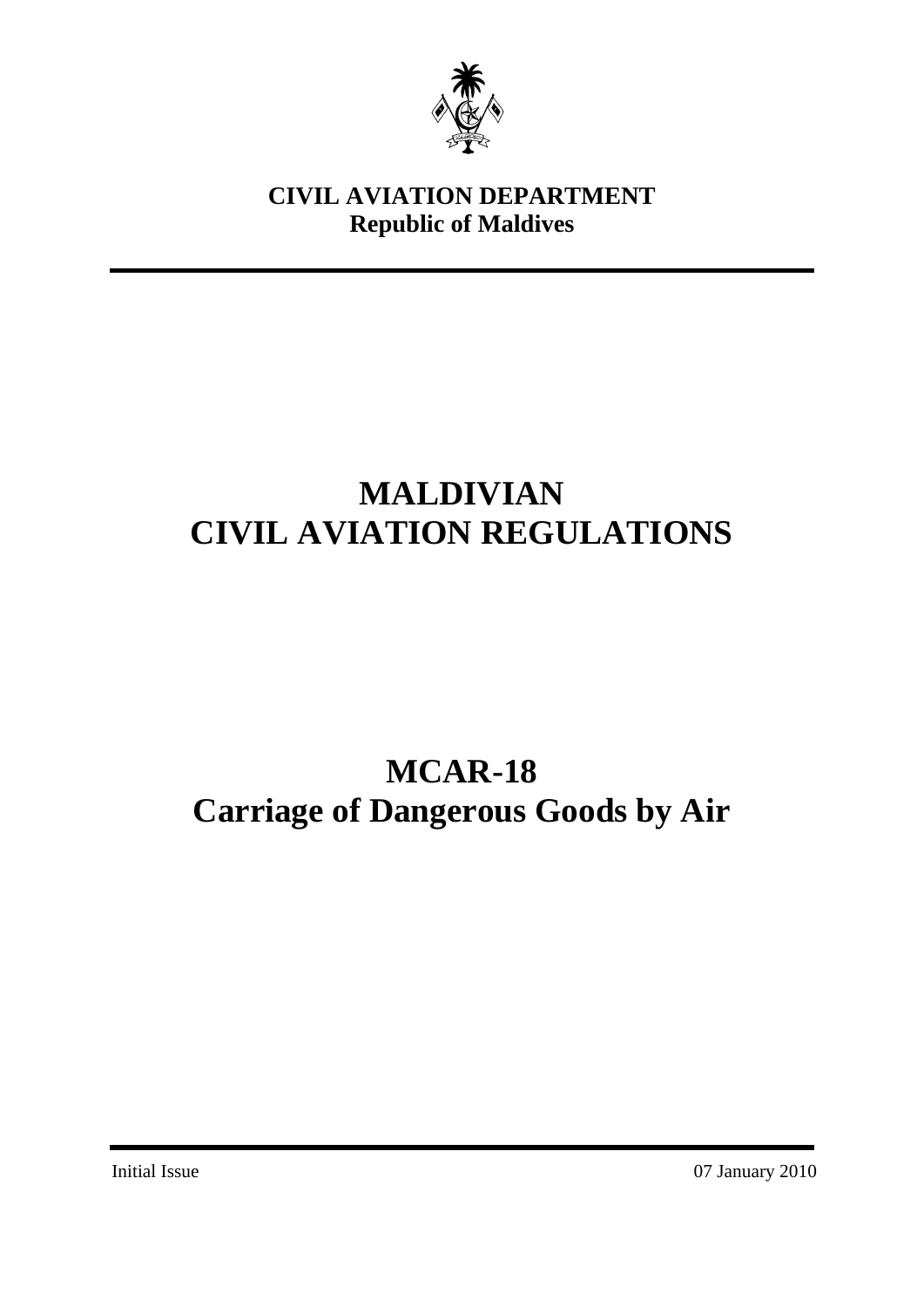## **I. LIST OF AMENDMENTS**

| <b>Amendment</b><br>No.: | <b>Section</b><br>and Page<br><b>No.:</b> | <b>Issue date:</b> | <b>Date</b><br><b>Inserted:</b> | <b>Inserted</b><br>By: | <b>Date</b><br><b>Removed:</b> | <b>Removed</b><br>By: |
|--------------------------|-------------------------------------------|--------------------|---------------------------------|------------------------|--------------------------------|-----------------------|
| Initial Issue            | All                                       | $07 - 01 - 10$     | $07 - 01 - 10$                  | CAD                    |                                |                       |
|                          |                                           |                    |                                 |                        |                                |                       |
|                          |                                           |                    |                                 |                        |                                |                       |
|                          |                                           |                    |                                 |                        |                                |                       |
|                          |                                           |                    |                                 |                        |                                |                       |
|                          |                                           |                    |                                 |                        |                                |                       |
|                          |                                           |                    |                                 |                        |                                |                       |
|                          |                                           |                    |                                 |                        |                                |                       |
|                          |                                           |                    |                                 |                        |                                |                       |
|                          |                                           |                    |                                 |                        |                                |                       |
|                          |                                           |                    |                                 |                        |                                |                       |
|                          |                                           |                    |                                 |                        |                                |                       |
|                          |                                           |                    |                                 |                        |                                |                       |
|                          |                                           |                    |                                 |                        |                                |                       |
|                          |                                           |                    |                                 |                        |                                |                       |
|                          |                                           |                    |                                 |                        |                                |                       |
|                          |                                           |                    |                                 |                        |                                |                       |
|                          |                                           |                    |                                 |                        |                                |                       |
|                          |                                           |                    |                                 |                        |                                |                       |
|                          |                                           |                    |                                 |                        |                                |                       |
|                          |                                           |                    |                                 |                        |                                |                       |
|                          |                                           |                    |                                 |                        |                                |                       |
|                          |                                           |                    |                                 |                        |                                |                       |
|                          |                                           |                    |                                 |                        |                                |                       |
|                          |                                           |                    |                                 |                        |                                |                       |
|                          |                                           |                    |                                 |                        |                                |                       |
|                          |                                           |                    |                                 |                        |                                |                       |
|                          |                                           |                    |                                 |                        |                                |                       |
|                          |                                           |                    |                                 |                        |                                |                       |
|                          |                                           |                    |                                 |                        |                                |                       |
|                          |                                           |                    |                                 |                        |                                |                       |
|                          |                                           |                    |                                 |                        |                                |                       |
|                          |                                           |                    |                                 |                        |                                |                       |
|                          |                                           |                    |                                 |                        |                                |                       |
|                          |                                           |                    |                                 |                        |                                |                       |
|                          |                                           |                    |                                 |                        |                                |                       |
|                          |                                           |                    |                                 |                        |                                |                       |
|                          |                                           |                    |                                 |                        |                                |                       |
|                          |                                           |                    |                                 |                        |                                |                       |
|                          |                                           |                    |                                 |                        |                                |                       |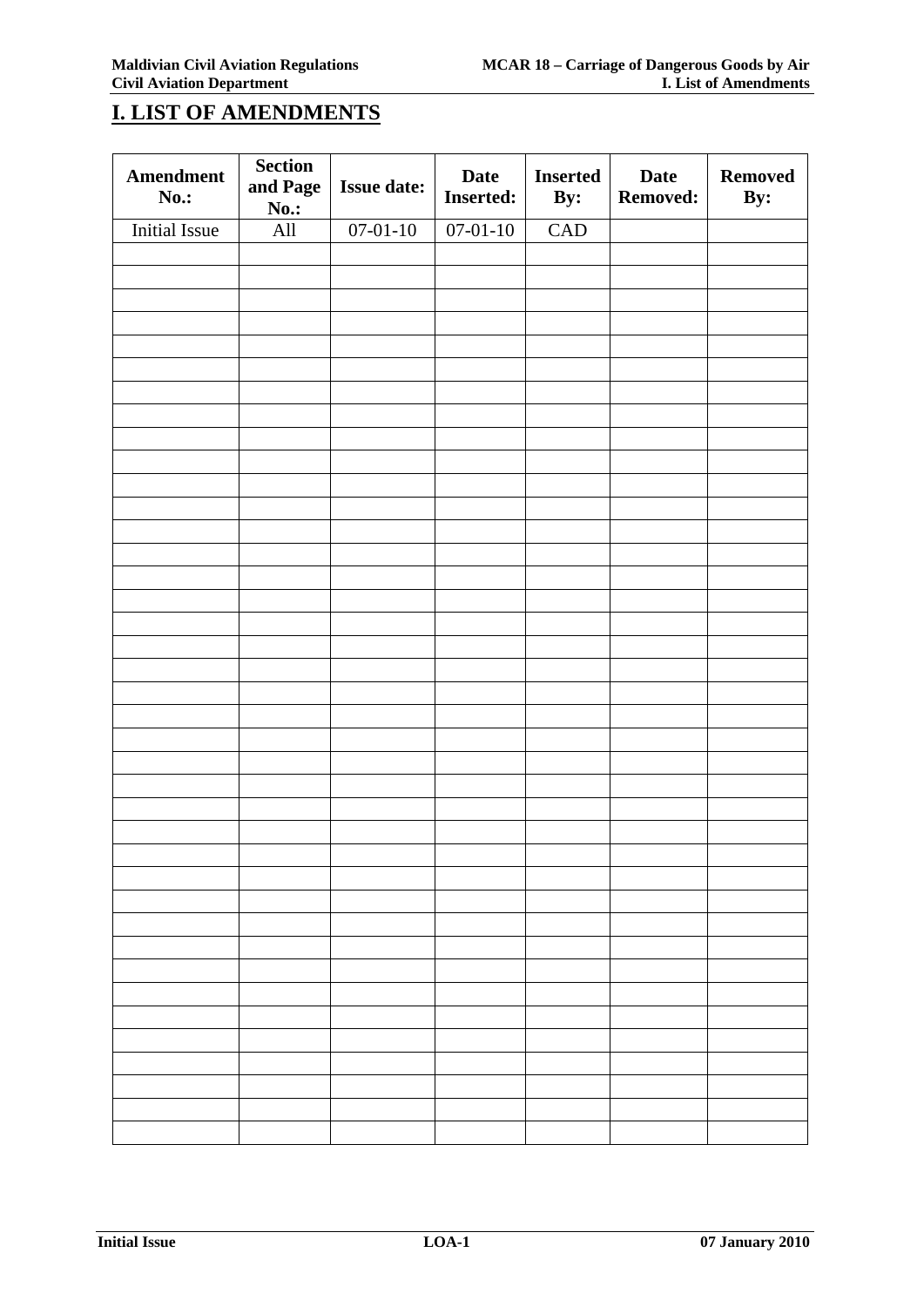## **II. LIST OF EFFECTIVE PAGES**

| <b>Section</b>           | Page     | <b>Amendment No.</b> | Date            |
|--------------------------|----------|----------------------|-----------------|
| List of Amendments       | $LOA-1$  | Initial Issue        | 07 January 2010 |
| List of Effective Pages  | $LEP-1$  | <b>Initial Issue</b> | 07 January 2010 |
| <b>Table of Contents</b> | TOC-1    | <b>Initial Issue</b> | 07 January 2010 |
| Chapter 1                | $1 - 1$  | <b>Initial Issue</b> | 07 January 2010 |
|                          | $1-2$    | <b>Initial Issue</b> | 07 January 2010 |
| Chapter 2                | $2 - 1$  | <b>Initial Issue</b> | 07 January 2010 |
| Chapter 3                | $3 - 1$  | Initial Issue        | 07 January 2010 |
| Chapter 4                | $4 - 1$  | <b>Initial Issue</b> | 07 January 2010 |
| Chapter 5                | $5 - 1$  | <b>Initial Issue</b> | 07 January 2010 |
| Chapter 6                | $6 - 1$  | Initial Issue        | 07 January 2010 |
| Chapter 7                | $7 - 1$  | <b>Initial Issue</b> | 07 January 2010 |
| Chapter 8                | $8 - 1$  | <b>Initial Issue</b> | 07 January 2010 |
|                          | $8 - 2$  | <b>Initial Issue</b> | 07 January 2010 |
| Chapter 9                | $9 - 1$  | <b>Initial Issue</b> | 07 January 2010 |
| Chapter 10               | $10-1$   | <b>Initial Issue</b> | 07 January 2010 |
| Chapter 11               | $11 - 1$ | <b>Initial Issue</b> | 07 January 2010 |
| Chapter 12               | $12 - 1$ | Initial Issue        | 07 January 2010 |
| Chapter 13               | $13 - 1$ | <b>Initial Issue</b> | 07 January 2010 |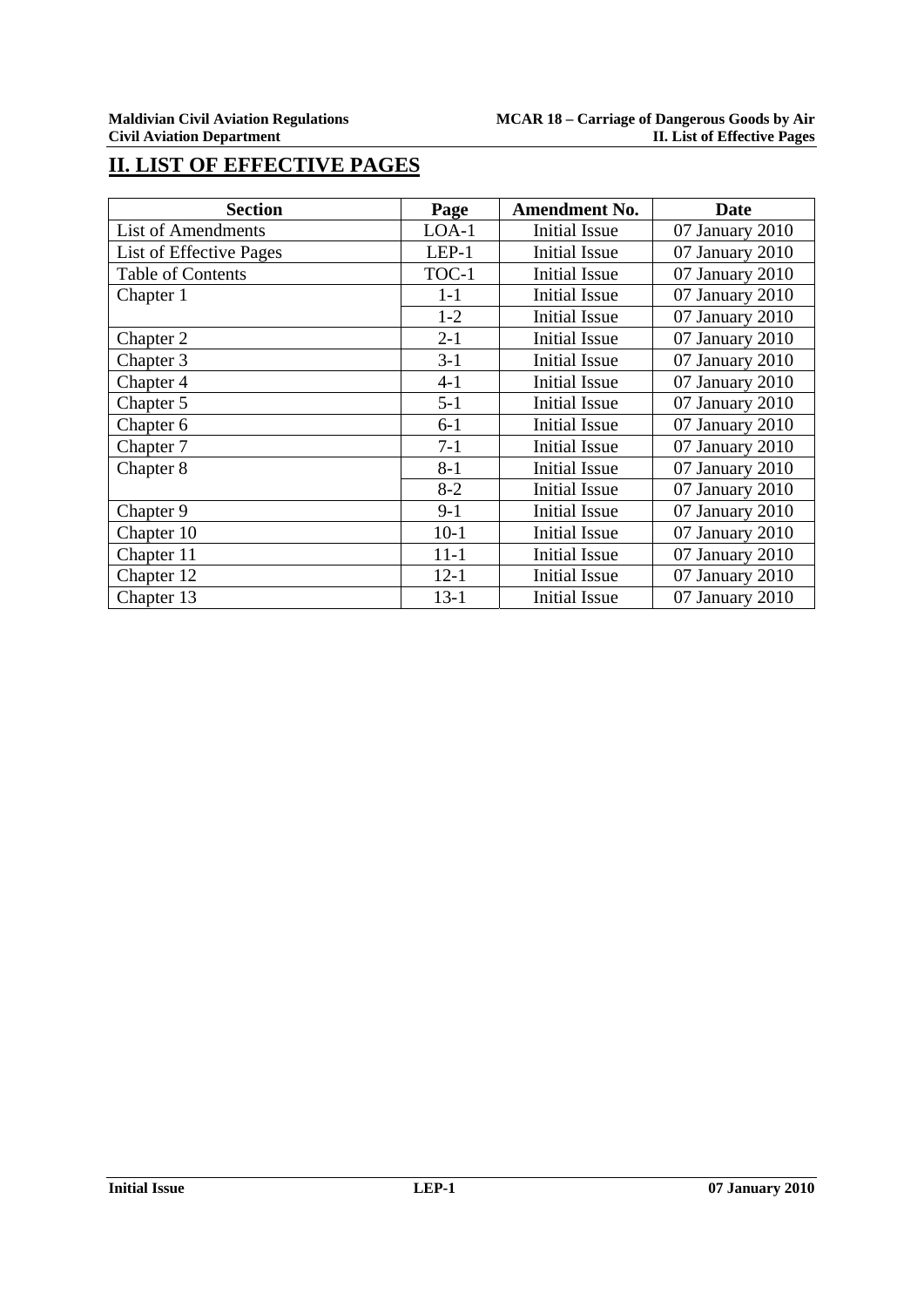## **III.TABLE OF CONTENTS**

- **I. LIST OF AMENDMENTS**
- **II. LIST OF EFFECTIVE PAGES**
- **III. TABLE OF CONTENTS**
- **IV. FOREWORD**
- **CHAPTER 1. DEFINITIONS**

#### **CHAPTER 2. APPLICABILITY**

- **2.1 General applicability**
- **2.2 Dangerous Goods Technical Instructions**
- **2.3 Reserved**
- **2.4 Exceptions**
- **2.5 Reserved**
- **2.6 Reserved**
- **2.7 Reserved**

#### **CHAPTER 3. CLASSIFICATION**

#### **CHAPTER 4. LIMITATION ON THE TRANSPORT OF DANGEROUS GOODS BY AIR .**

**4.1 Dangerous goods permitted for transport by air 4.2 Dangerous goods forbidden for transport by air unless exempted 4.3 Dangerous goods forbidden for transport by air under any circumstances** 

#### **CHAPTER 5. PACKING**

**5.1 General requirements 5.2 Packagings** 

#### **CHAPTER 6. LABELLING AND MARKING**

**6.1 Labels 6.2 Markings 6.3 Languages to be used for markings** 

#### **CHAPTER 7. SHIPPER'S RESPONSIBILITIES**

- **7.1 General requirements**
- **7.2 Dangerous goods transport document**
- **7.3 Languages to be used**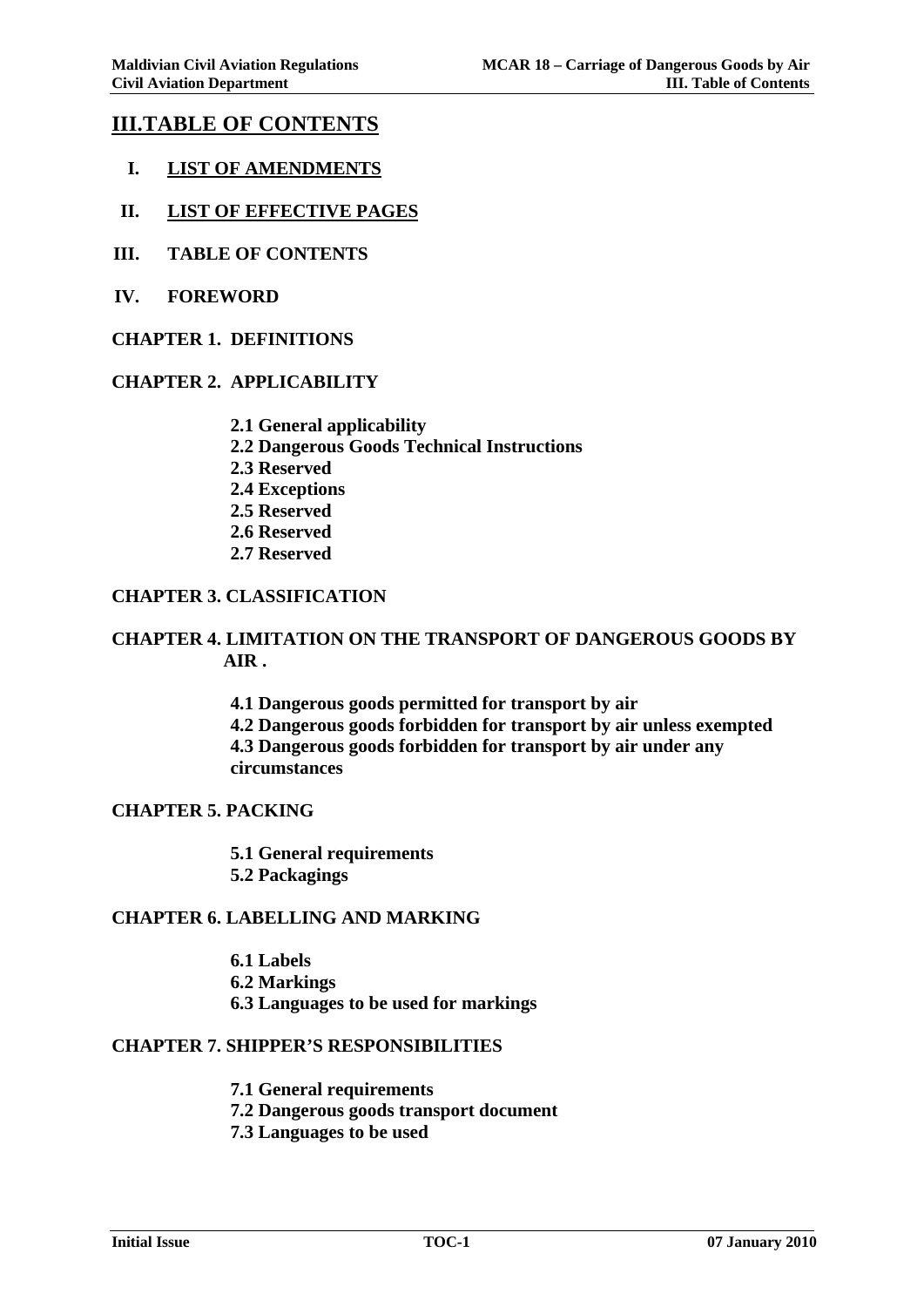#### **CHAPTER 8. OPERATOR'S RESPONSIBILITIES**

- **8.1 Acceptance for transport**
- **8.2 Acceptance checklist**
- **8.3 Loading and stowage**
- **8.4 Inspection for damage or leakage**
- **8.5 Loading restrictions in passenger cabin or on flight deck**
- **8.6 Removal of contamination**
- **8.7 Separation and segregation**
- **8.8 Securing of dangerous goods cargo loads**
- **8.9 Loading on cargo aircraft**

#### **CHAPTER 9. PROVISION OF INFORMATION**

- **9.1 Information to pilot-in-command**
- **9.2 Information and instructions to flight crew members**
- **9.3 Information to passengers**
- **9.4 Information to other persons**
- **9.5 Information from pilot-in-command to aerodrome authorities**
- **9.6 Information in the event of an aircraft accident or incident**

#### **CHAPTER 10. ESTABLISHMENT OF TRAINING PROGRAMMES**

#### **CHAPTER 11. COMPLIANCE**

- **11.1 Inspection systems**
- **11.2 Cooperation between States**
- **11.3 Penalties**
- **11.4 Reserved**

#### **CHAPTER 12. DANGEROUS GOODS ACCIDENT AND INCIDENT REPORTING**

#### **CHAPTER 13. DANGEROUS GOODS SECURITY PROVISIONS**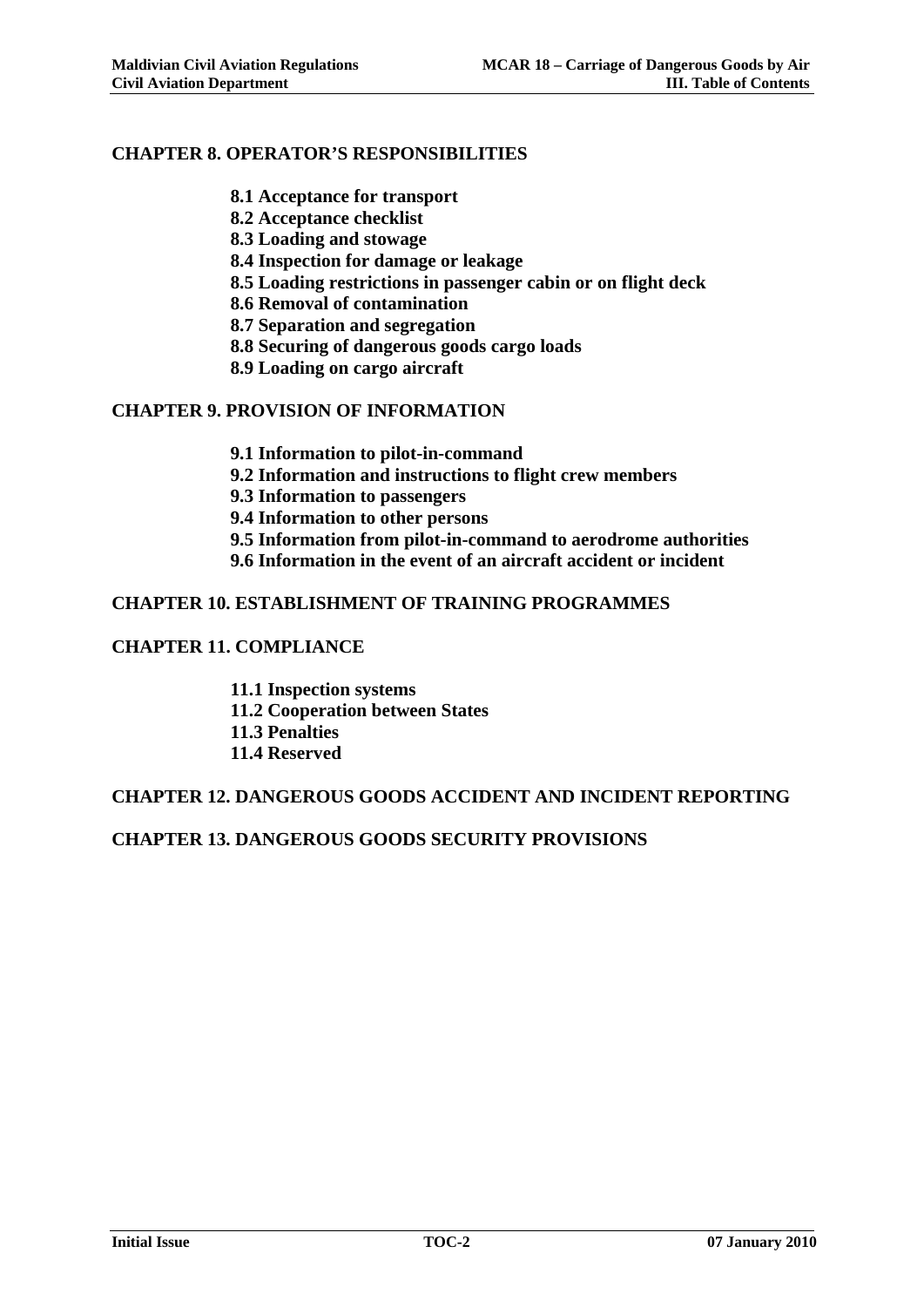#### **FOREWORD**

This regulation is published under the provision of the Act. No 2/2001, Maldives Civil Aviation Act.

The material in this regulation was developed using Annex 18 as a basis.

The provisions of MCAR-18 govern the transport of dangerous goods by air (for both international and domestic operations). The broad provisions of this Annex are amplified by the detailed specifications of the ICAO Technical Instructions for the Safe Transport of Dangerous Goods by Air (Doc 9284).

This regulation becomes effective 07 January 2010.

For the Civil Aviation Department Aminath Solih DIRECTOR GENERAL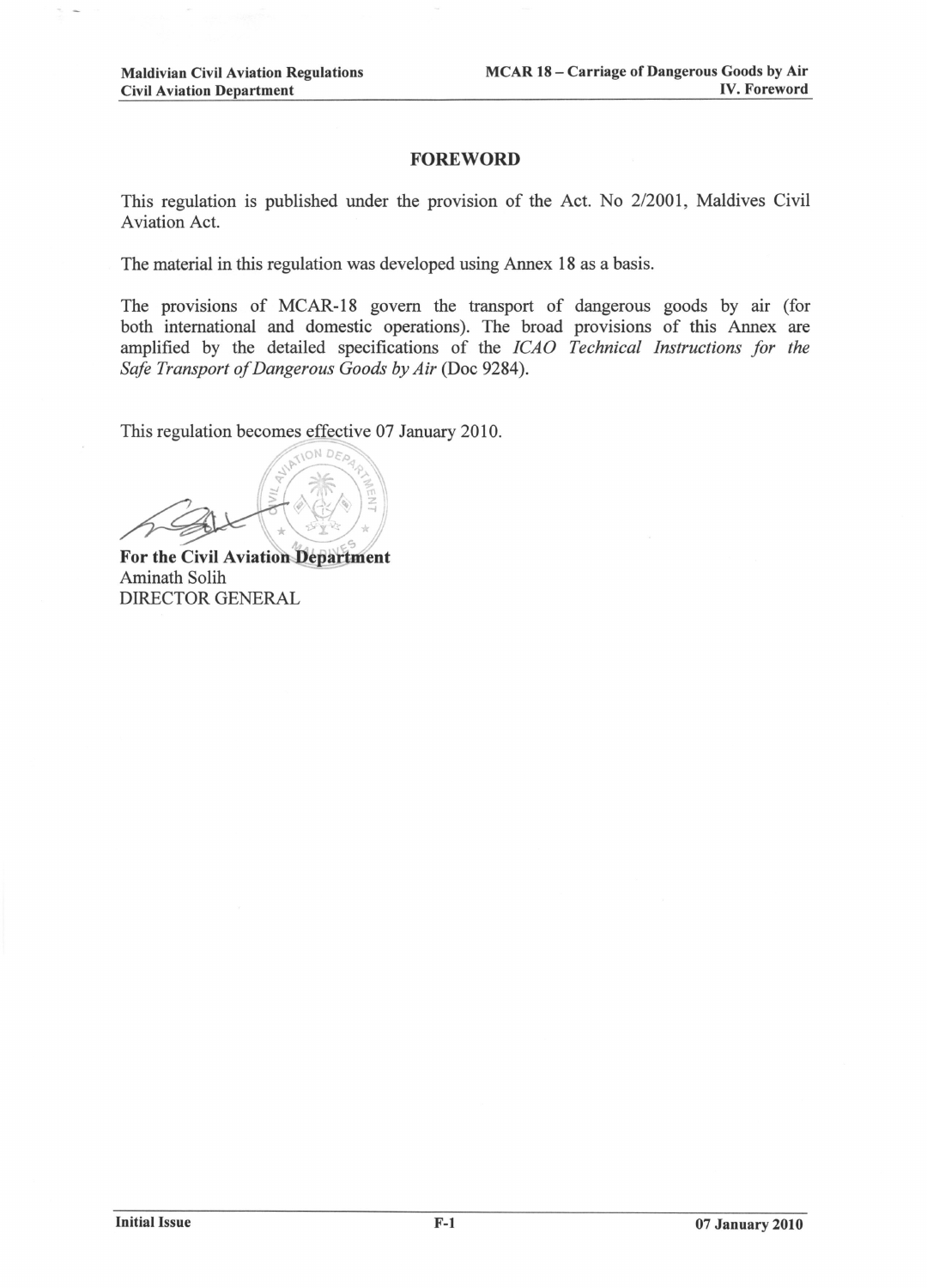## **CHAPTER 1. Definitions**

When the following terms are used in this regulation, they have the following meanings:

*Cargo aircraft.* Any aircraft, other than a passenger aircraft, which is carrying goods or property.

*Consignment.* One or more packages of dangerous goods accepted by an operator from one shipper at one time and at one address, receipted for in one lot and moving to one consignee at one destination address.

*Crew member.* **(**Refer MCAR -1)

*Dangerous goods.* **(**Refer MCAR -1)

*Dangerous goods accident.* An occurrence associated with and related to the transport of dangerous goods by air which results in fatal or serious injury to a person or major property damage.

*Dangerous goods incident.* An occurrence, other than a dangerous goods accident, associated with and related to the transport of dangerous goods by air, not necessarily occurring on board an aircraft, which results in injury to a person, property damage, fire, breakage, spillage, leakage of fluid or radiation or other evidence that the integrity of the packaging has not been maintained. Any occurrence relating to the transport of dangerous goods which seriously jeopardizes the aircraft or its occupants is also deemed to constitute a dangerous goods incident.

*Exception.* A provision in this regulation which excludes a specific item of dangerous goods from the requirements normally applicable to that item.

*Exemption.* An authorization issued by an appropriate national authority providing relief from the provisions of this regualtion.

*Flight crew member.* **(**Refer MCAR -1)

*Incompatible.* Describing dangerous goods which, if mixed, would be liable to cause a dangerous evolution of heat or gas or produce a corrosive substance.

*Operator.* **(**Refer MCAR -1)

*Overpack.* An enclosure used by a single shipper to contain one or more packages and to form one handling unit for convenience of handling and stowage. *Note.— A unit load device is not included in this definition.* 

*Package.* The complete product of the packing operation consisting of the packaging and its contents prepared for transport.

*Packaging.* Receptacles and any other components or materials necessary for the receptacle to perform its containment function.

*Note.— For radioactive material, see Part 2, paragraph 7.2of the Technical Instructions.*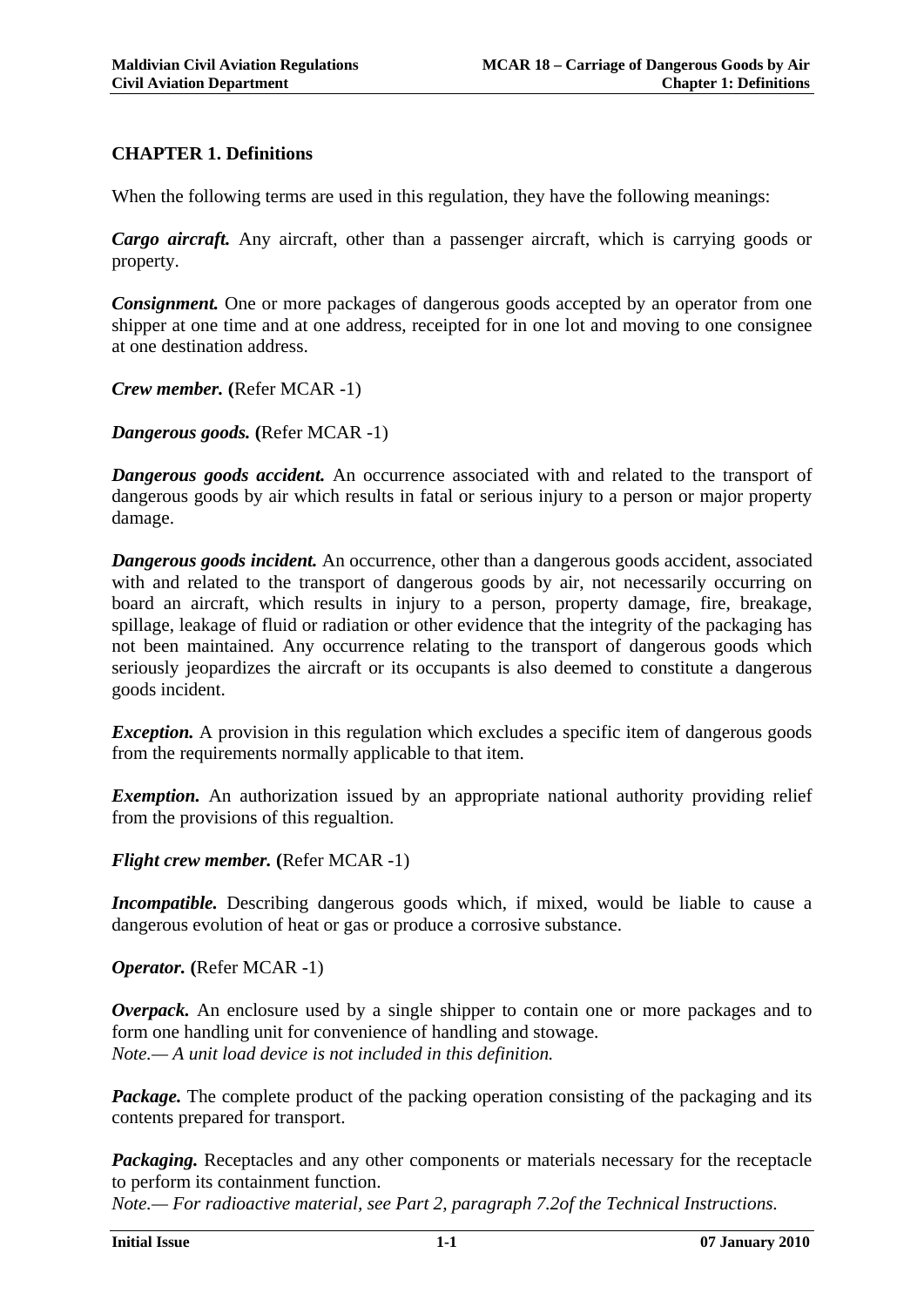**Passenger aircraft.** An aircraft that carries any person other than a crew member, an operator's employee in an official capacity, an authorized representative of an appropriate national authority or a person accompanying a consignment or other cargo.

*Pilot-in-command.* ( See MACR-1 "Commander")

*Serious injury.* An injury which is sustained by a person in an accident and which: a) requires hospitalization for more than 48 hours, commencing within seven days from the date the injury was received; or

b) results in a fracture of any bone (except simple fractures of fingers, toes or nose); or

c) involves lacerations which cause severe haemorrhage, nerve, muscle or tendon damage; or d) involves injury to any internal organ; or

e) involves second or third degree burns, or any burns affecting more than 5 per cent of the body surface; or

f) involves verified exposure to infectious substances or injurious radiation.

*State of Origin.* The State in the territory of which the cargo was first loaded on an aircraft.

*State of the Operator.* (Refer MCAR -1)

*UN number.* The four-digit number assigned by the United Nations Committee of Experts on the Transport of Dangerous Goods to identify a substance or a particular group of substances.

*Unit load device.* Any type of freight container, aircraft container, aircraft pallet with a net, or aircraft pallet with a net over an igloo.

*Note.— An overpack is not included in this definition.*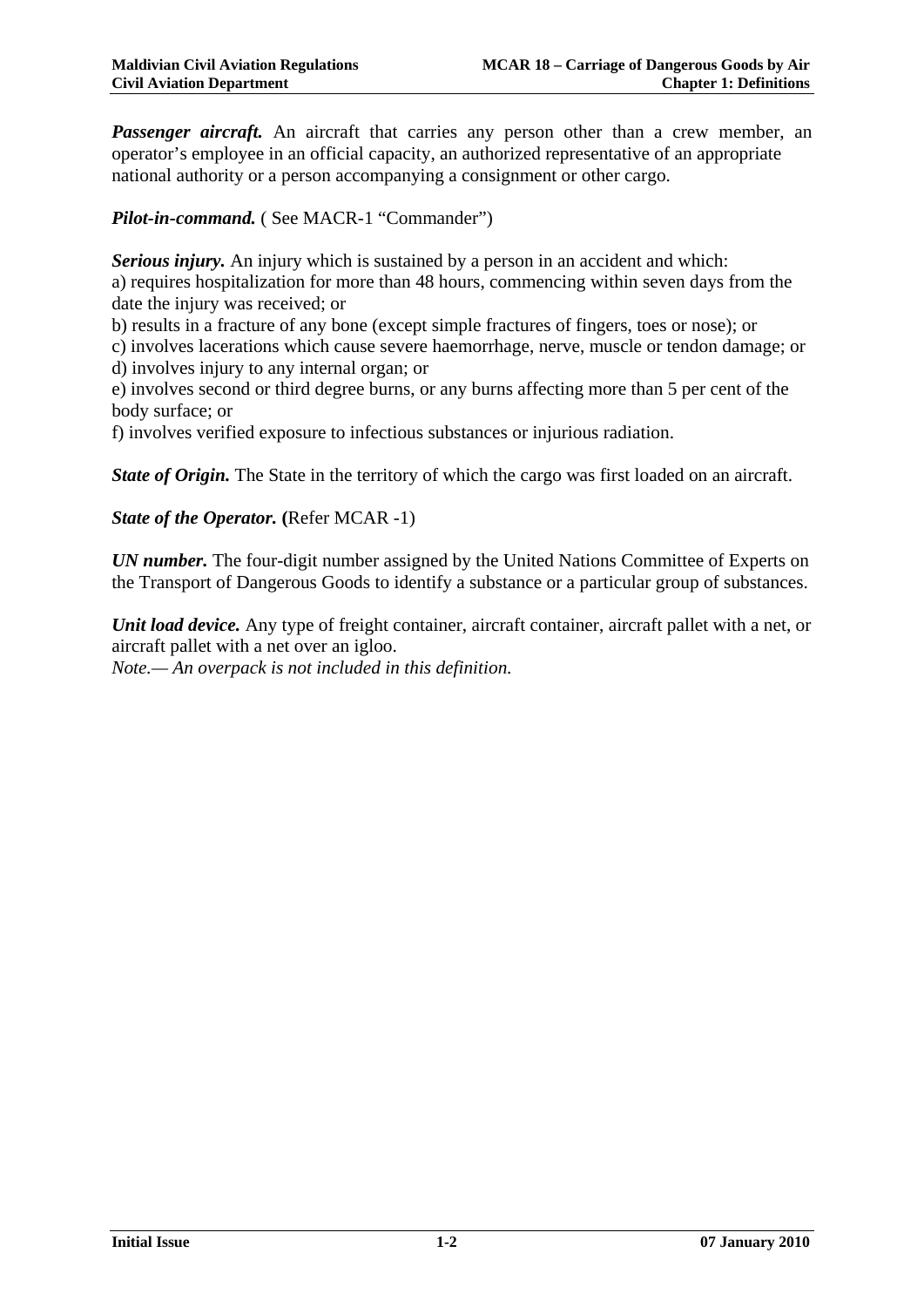## **CHAPTER 2 APPLICABILITY**

#### **2.1 General Applicability**

These regulations shall be applicable to all domestic and international operations of civil aircraft. In cases of extreme urgency or when other forms of transport are inappropriate or full compliance with the prescribed requirements is contrary to the public interest, the CAD may grant exemptions from these provisions provided that in such cases every effort shall be made to achieve an overall level of safety in transport which is equivalent to the level of safety provided by these provisions.

*Note 1.— Refer to 4.2 for dangerous goods normally forbidden for which an exemption may grant.* 

*Note 2.— Refer to 4.3 for dangerous goods forbidden for transport by air under any circumstances.* 

*Note 3.— It is not intended that this regulation be interpreted as requiring an operator to transport a particular article or substance or as preventing an operator from adopting special requirements on the transport of a particular article or substance.*

#### **2.2 Dangerous Goods Technical Instructions**

2.2.1 CAD will take the necessary measures to achieve compliance with the detailed provisions contained in the *Technical Instructions for the Safe Transport of Dangerous Goods by Air* (Doc 9284), approved and issued periodically in accordance with the procedure established by the ICAO Council. CAD will also take the necessary measures to achieve compliance with any amendment to the Technical Instructions which may be published during the specified period of applicability of an edition of the Technical Instructions

#### **2.3 Reserved**

#### **2.4 Exceptions**

2.4.1 Articles and substances which would otherwise be classed as dangerous goods but which are required to be aboard the aircraft in accordance with the pertinent airworthiness requirements and operating regulations, or for those specialized purposes identified in the Technical Instructions, are excepted from the provisions of this regulation.

2.4.2 Where articles and substances intended as replacements for those described in 2.4.1 or which have been removed for replacement are carried on an aircraft, they shall be transported in accordance with the provisions of this regulation except as permitted in the Technical Instructions.

2.4.3 Specific articles and substances carried by passengers or crew members are excepted from the provisions of this regulation to the extent specified in the Technical Instructions.

#### **2.5 Reserved**

#### **2.6 Reserved**

**2.7 Reserved**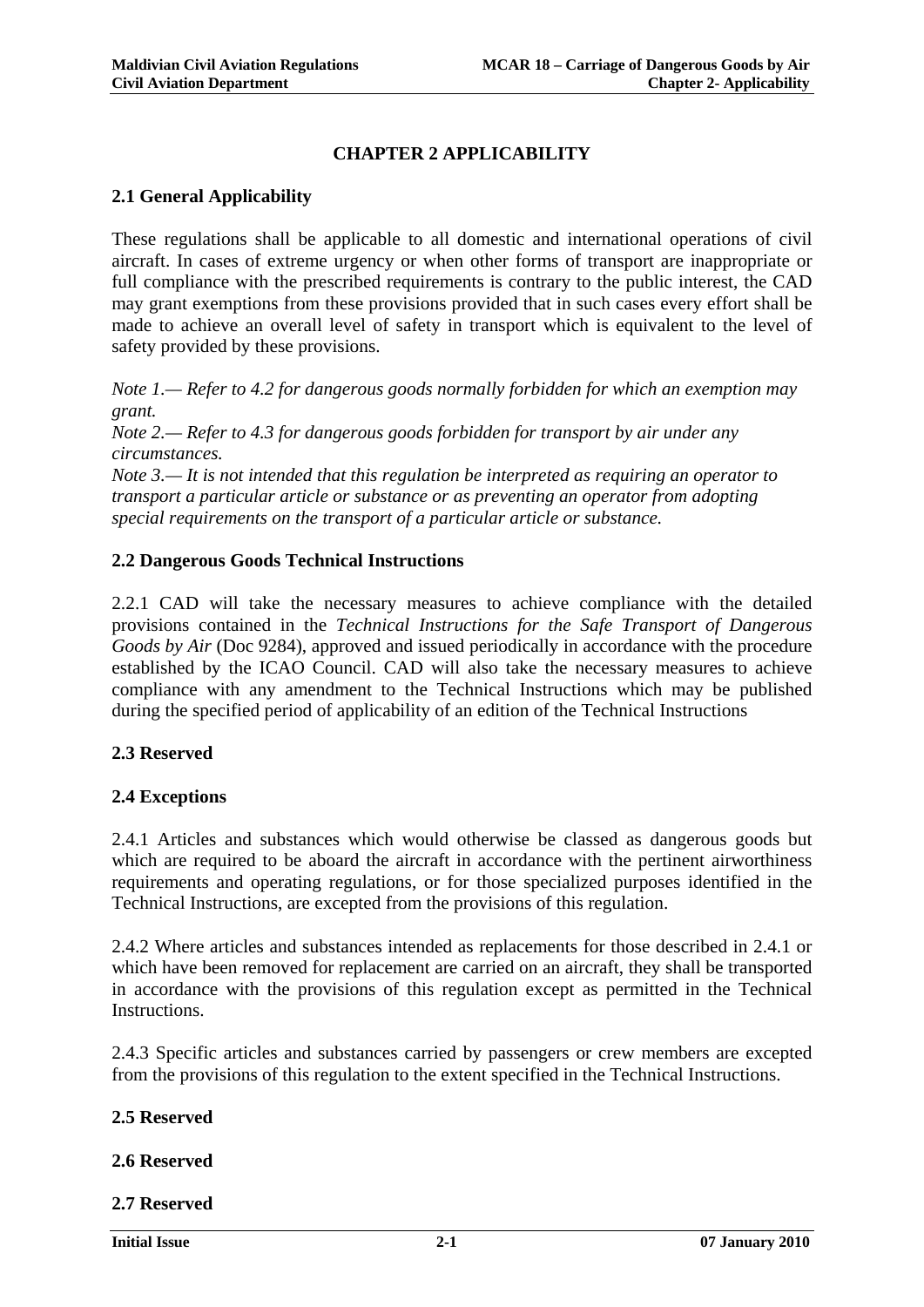*.*

## **CHAPTER 3. CLASSIFICATION**

The classification of an article or substance shall be in accordance with the provisions of the Technical Instructions.

*Note.— The detailed definitions of the classes of dangerous goods are contained in the Technical Instructions. These classes identify the potential risks associated with the transport of dangerous goods by air and are those recommended by the United Nations Committee of Experts on the Transport of Dangerous Goods.*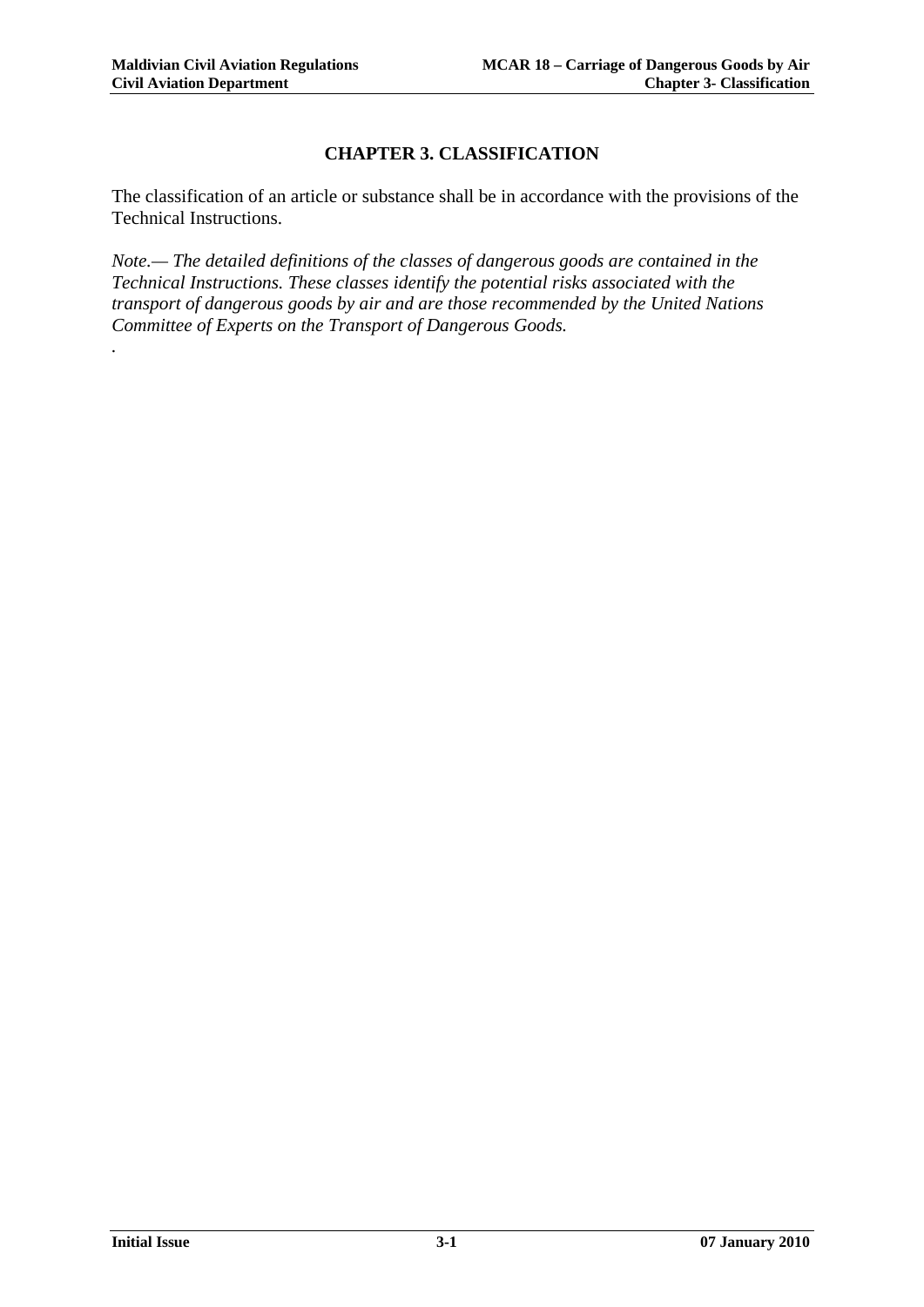## **CHAPTER 4. LIMITATION ON THE TRANSPORT OF DANGEROUS GOODS BY AIR**

#### **4.1 Dangerous goods permitted for transport by air**

The transport of dangerous goods by air shall be forbidden except as established in this regulations and the detailed specifications and procedures provided in the Technical Instructions.

#### **4.2 Dangerous goods forbidden for transport by air unless exempted**

The dangerous goods described hereunder shall be forbidden on aircraft unless exempted by the CAD or unless the provisions of the Technical Instructions indicate they may be transported under an approval issued by the State of Origin:

a) articles and substances that are identified in the Technical Instructions as being forbidden for transport in normal circumstances; and

b) infected live animals.

#### **4.3 Dangerous goods forbidden for transport by air under any circumstances**

Articles and substances that are specifically identified by name or by generic description in the Technical Instructions as being forbidden for transport by air under any circumstances shall not be carried on any aircraft.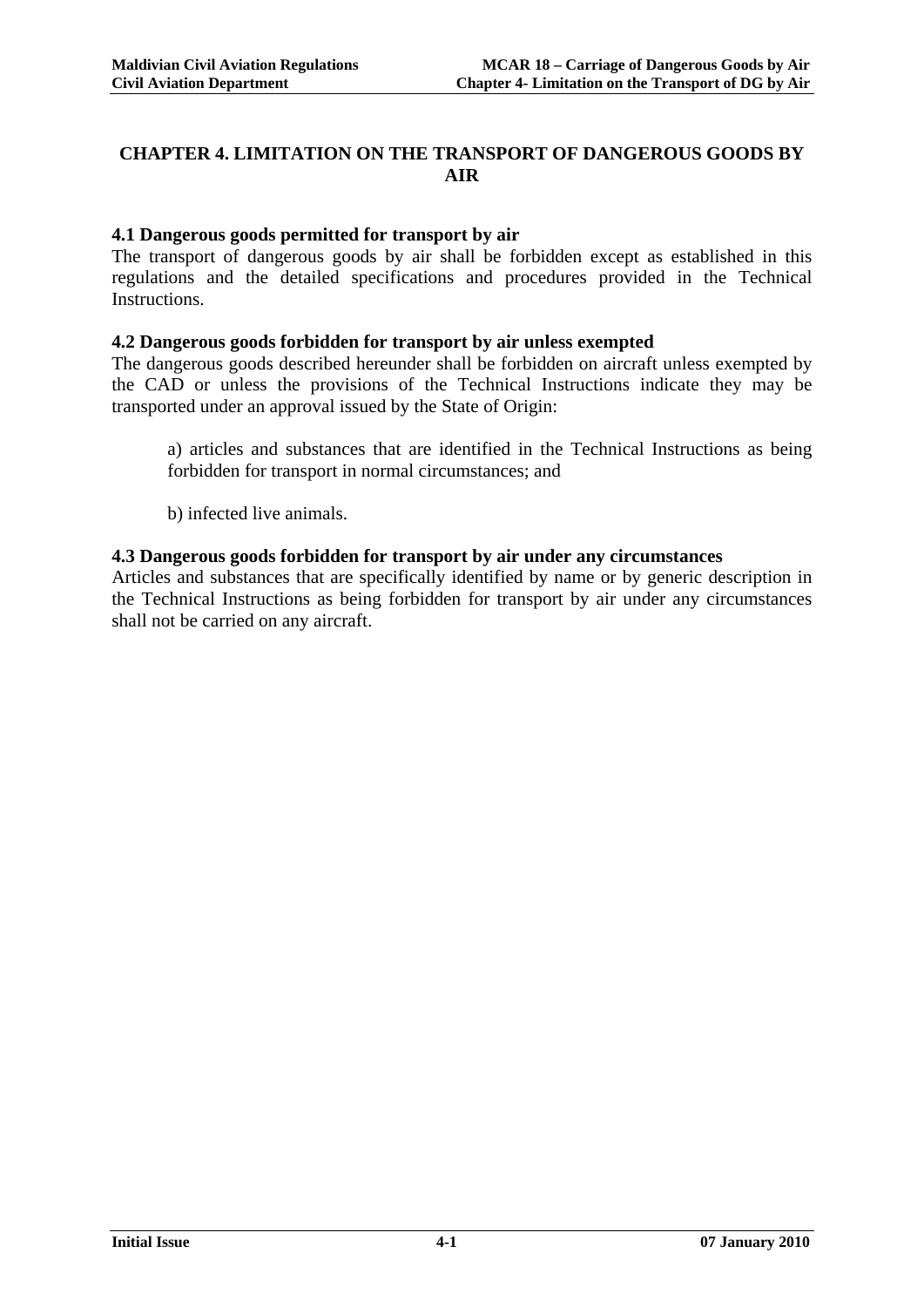## **CHAPTER 5. PACKING**

#### **5.1 General requirements**

Dangerous goods shall be packed in accordance with the provisions of this chapter and as provided for in the Technical Instructions.

#### **5.2 Packagings**

5.2.1 Packagings used for the transport of dangerous goods by air shall be of good quality and shall be constructed and securely closed so as to prevent leakage which might be caused in normal conditions of transport, by changes in temperature, humidity or pressure, or by vibration.

5.2.2 Packagings shall be suitable for the contents. Packagings in direct contact with dangerous goods shall be resistant to any chemical or other action of such goods.

5.2.3 Packagings shall meet the material and construction specifications in the Technical Instructions.

5.2.4 Packagings shall be tested in accordance with the provisions of the Technical Instructions.

5.2.5 Packagings for which retention of a liquid is a basic function, shall be capable of withstanding, without leaking, the pressure stated in the Technical Instructions.

5.2.6 Inner packagings shall be so packed, secured or cushioned as to prevent their breakage or leakage and to control their movement within the outer packaging(s) during normal conditions of air transport. Cushioning and absorbent materials shall not react dangerously with the contents of the packagings.

5.2.7 No packaging shall be re-used until it has been inspected and found free from corrosion or other damage. Where a packaging is re-used, all necessary measures shall be taken to prevent contamination of subsequent contents.

5.2.8 If, because of the nature of their former contents, uncleaned empty packagings may present a hazard, they shall be tightly closed and treated according to the hazard they constitute.

5.2.9 No harmful quantity of a dangerous substance shall adhere to the outside of packages.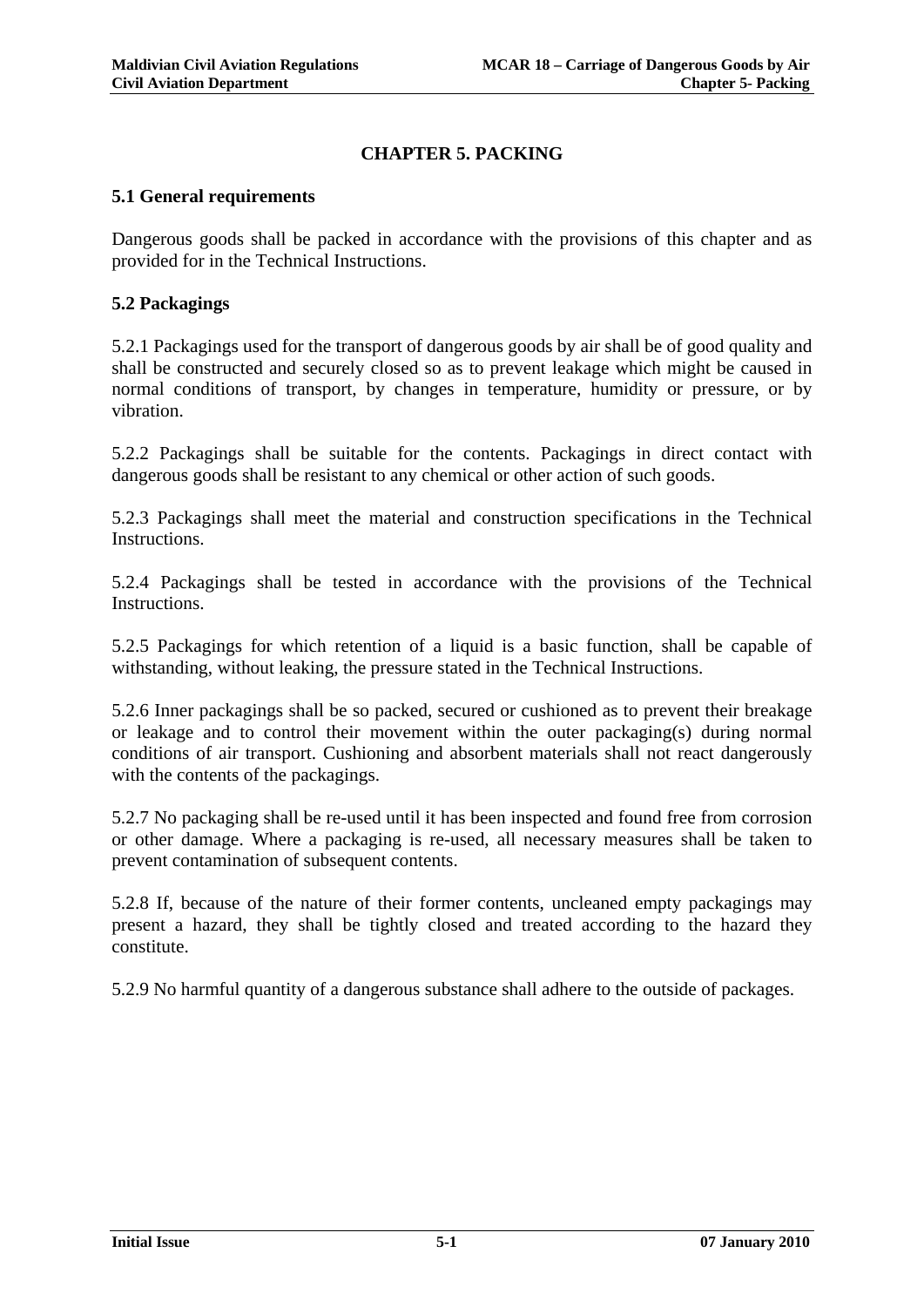#### **CHAPTER 6. LABELLING AND MARKING**

#### **6.1 Labels**

Unless otherwise provided for in the Technical Instructions, each package of dangerous goods shall be labelled with the appropriate labels and in accordance with the provisions set forth in those Instructions.

#### **6.2 Markings**

6.2.1 Unless otherwise provided for in the Technical Instructions, each package of dangerous goods shall be marked with the proper shipping name of its contents and, when specified in those Instructions.

6.2.2 *Specification markings on packagings.* Unless other-wise provided for in the Technical Instructions, each packaging manufactured to a specification contained in those Instructions shall be so marked in accordance with the appropriate provisions of those Instructions and no packaging shall be marked with a packaging specification marking unless it meets the appropriate packaging specification contained in those Instructions.

#### **6.3 Languages to be used for markings**

English shall be used for the markings related to dangerous goods.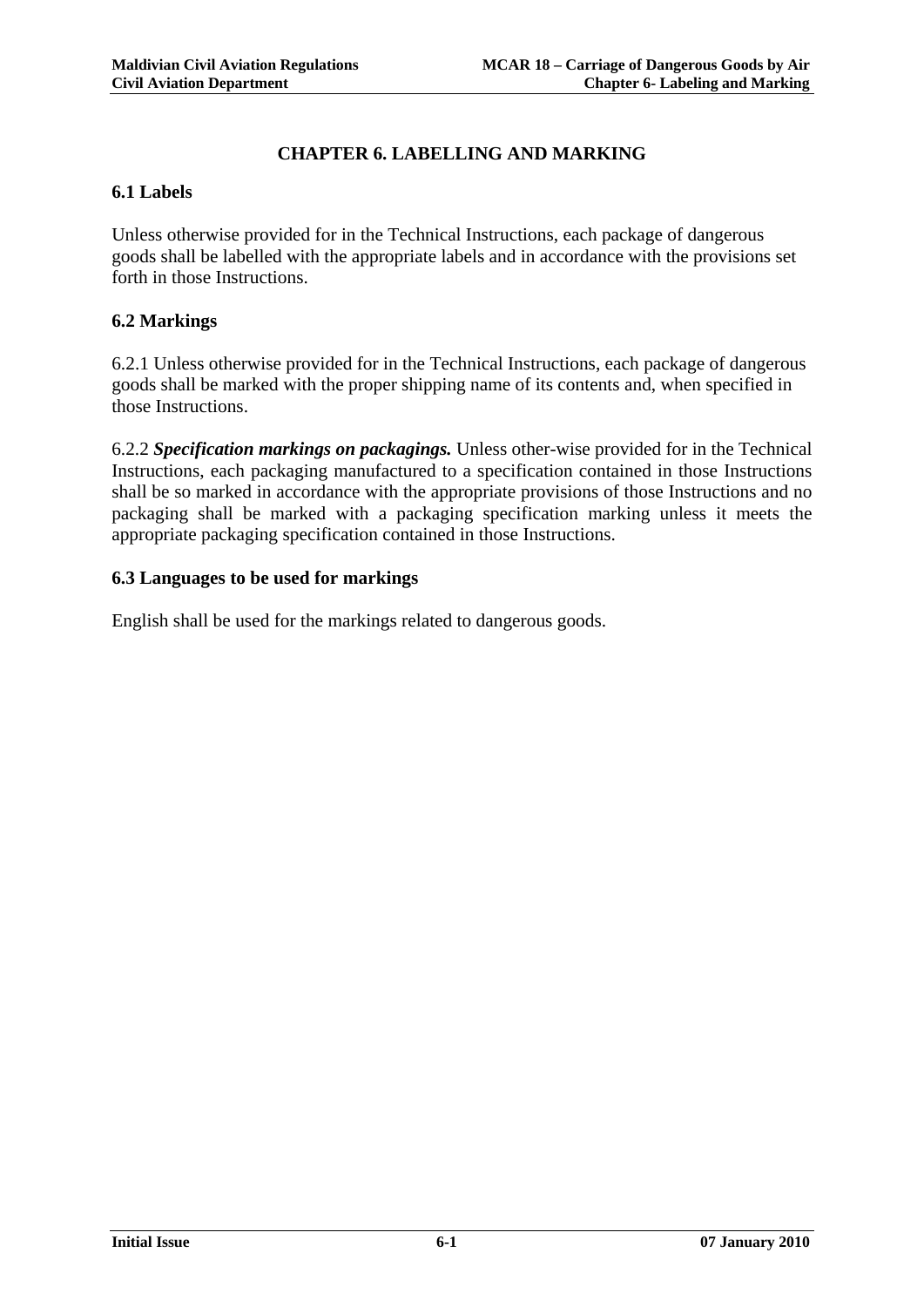## **CHAPTER 7. SHIPPER'S RESPONSIBILITIES**

#### **7.1 General requirements**

Before a person offers any package or overpack of dangerous goods for transport by air, that person shall ensure that the dangerous goods are not forbidden for transport by air and are properly classified, packed, marked, labelled and accompanied by a properly executed dangerous goods transport document, as specified in this regulation and the Technical Instructions.

#### **7.2 Dangerous goods transport document**

7.2.1 Unless otherwise provided for in the Technical Instructions, the person who offers dangerous goods for transport by air shall complete, sign and provide to the operator a dangerous goods transport document, which shall contain the information required by those Instructions.

7.2.2 The transport document shall bear a declaration signed by the person who offers dangerous goods for transport indicating that the dangerous goods are fully and accurately described by their proper shipping names and that they are classified, packed, marked, labelled, and in proper condition for transport by air in accordance with the relevant regulations.

#### **7.3 Languages to be used**

English shall be used for the dangerous goods transport document.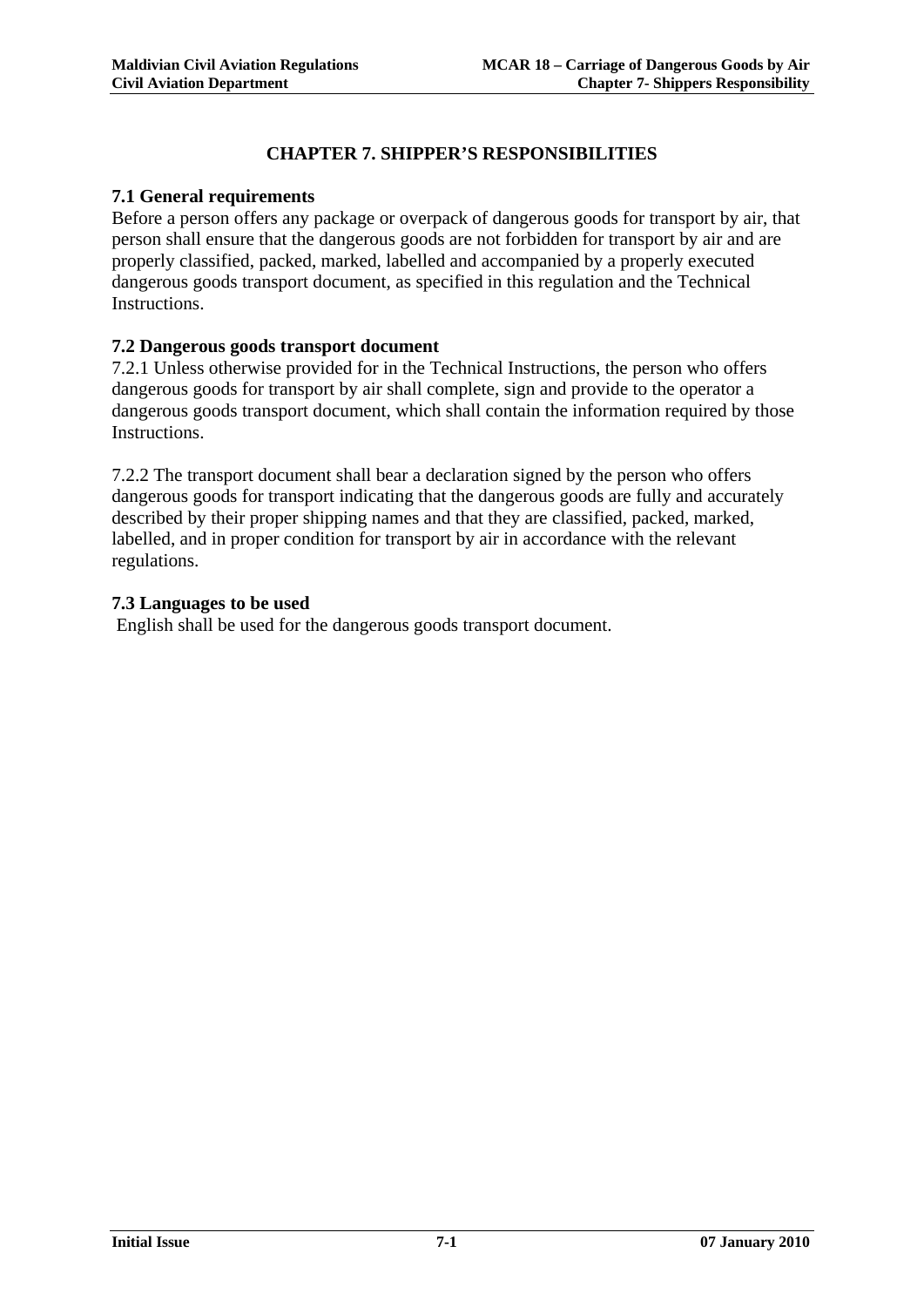## **CHAPTER 8. OPERATOR'S RESPONSIBILITIES**

#### **8.1 Acceptance for transport**

An operator shall not accept dangerous goods for transport by air:

a) unless the dangerous goods are accompanied by a completed dangerous goods transport document, except where the Technical Instructions indicate that such a document is not required; and

b) until the package, overpack or freight container containing the dangerous goods has been inspected in accordance with the acceptance procedures contained in the Technical **Instructions** 

*Note 1.— See Chapter 12 concerning the reporting of dangerous goods accidents and incidents.* 

*Note 2.— Special provisions relating to the acceptance of overpacks are contained in the Technical Instructions.* 

#### **8.2 Acceptance checklist**

An operator shall develop and use an acceptance checklist as an aid to compliance with the provisions of 8.1.

#### **8.3 Loading and stowage**

Packages and overpacks containing dangerous goods and freight containers containing radioactive materials shall be loaded and stowed on an aircraft in accordance with the provisions of the Technical Instructions.

#### **8.4 Inspection for damage or leakage**

8.4.1 Packages and overpacks containing dangerous goods and freight containers containing radioactive materials shall be inspected for evidence of leakage or damage before loading on an aircraft or into a unit load device. Leaking or damaged packages, overpacks or freight containers shall not be loaded on an aircraft.

8.4.2 A unit load device shall not be loaded aboard an aircraft unless the device has been inspected and found free from any evidence of leakage from, or damage to, any dangerous goods contained therein.

8.4.3 Where any package of dangerous goods loaded on an aircraft appears to be damaged or leaking, the operator shall remove such package from the aircraft, or arrange for its removal by an appropriate authority or organization, and thereafter shall ensure that the remainder of the consignment is in a proper condition for transport by air and that no other package has been contaminated.

8.4.4 Packages or overpacks containing dangerous goods and freight containers containing radioactive materials shall be inspected for signs of damage or leakage upon unloading from the aircraft or unit load device. If evidence of damage or leakage is found, the area where the dangerous goods or unit load device were stowed on the aircraft shall be inspected for damage or contamination.

#### **8.5 Loading restrictions in passenger cabin or on flight deck**

Dangerous goods shall not be carried in an aircraft cabin occupied by passengers or on the flight deck of an aircraft, except in circumstances permitted by the provisions of the Technical Instructions.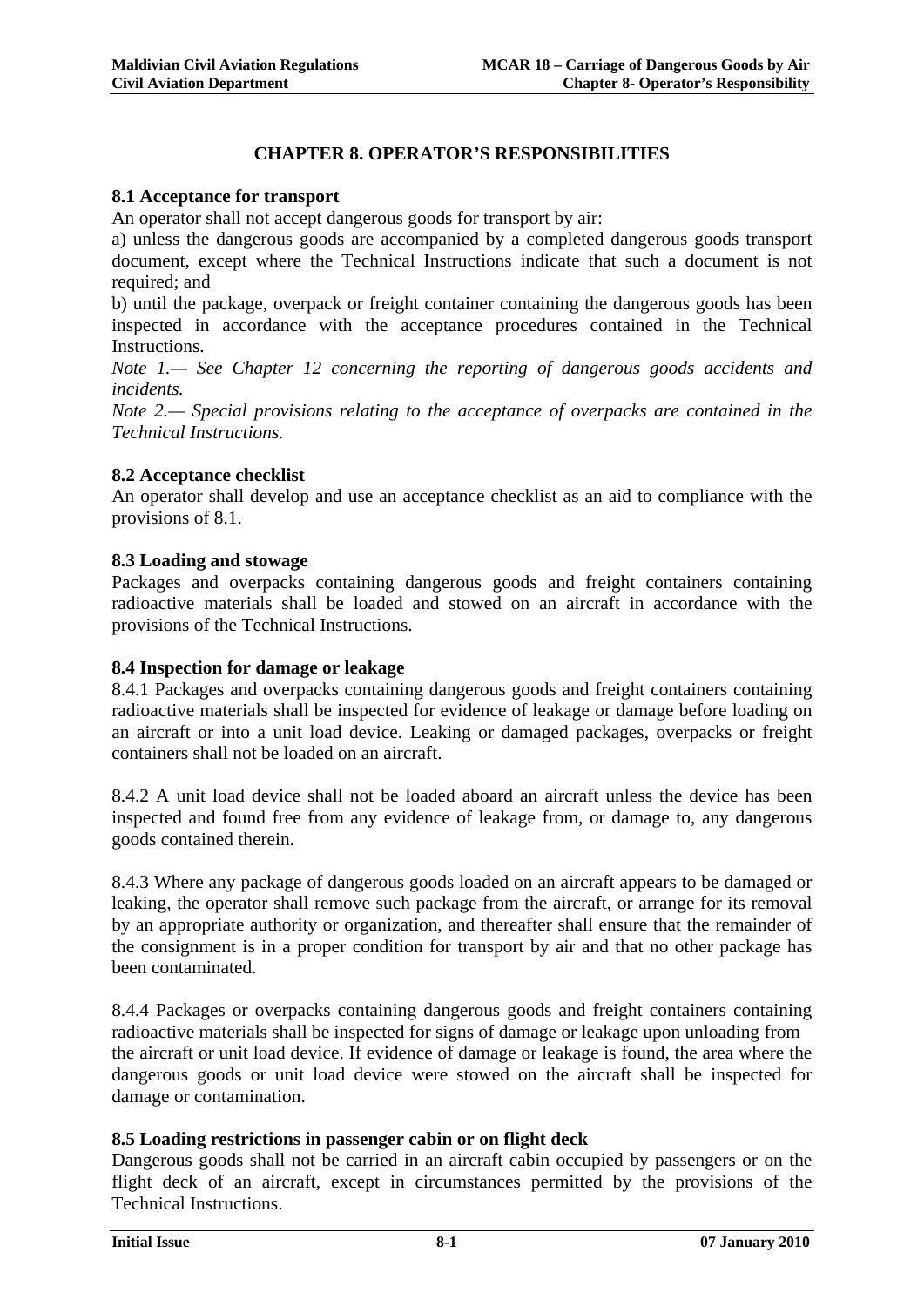#### **8.6 Removal of contamination**

8.6.1 Any hazardous contamination found on an aircraft as a result of leakage or damage to dangerous goods shall be removed without delay.

8.6.2 An aircraft which has been contaminated by radioactive materials shall immediately be taken out of service and not returned to service until the radiation level at any accessible surface and the non-fixed contamination are not more than the values specified in the Technical Instructions.

#### **8.7 Separation and segregation**

8.7.1 Packages containing dangerous goods which might react dangerously one with another shall not be stowed on an aircraft next to each other or in a position that would allow interaction between them in the event of leakage.

8.7.2 Packages of toxic and infectious substances shall bestow on an aircraft in accordance with the provisions of the Technical Instructions.

8.7.3 Packages of radioactive materials shall be stowed on an aircraft so that they are separated from persons, live animals and undeveloped film, in accordance with the provisions in the Technical Instructions.

#### **8.8 Securing of dangerous goods cargo loads**

When dangerous goods subject to the provisions contained herein are loaded in an aircraft, the operator shall protect the dangerous goods from being damaged, and shall secure such goods in the aircraft in such a manner that will prevent any movement in flight which would change the orientation of the packages. For packages containing radioactive materials, the securing shall be adequate to ensure that the separation requirements of 8.7.3 are met at all times.

#### **8.9 Loading on cargo aircraft**

Except as otherwise provided in the Technical Instructions, packages of dangerous goods bearing the "Cargo aircraft only" label shall be loaded in such a manner that a crew member or other authorized person can see, handle and, where size and weight permit, separate such packages from other cargo in flight.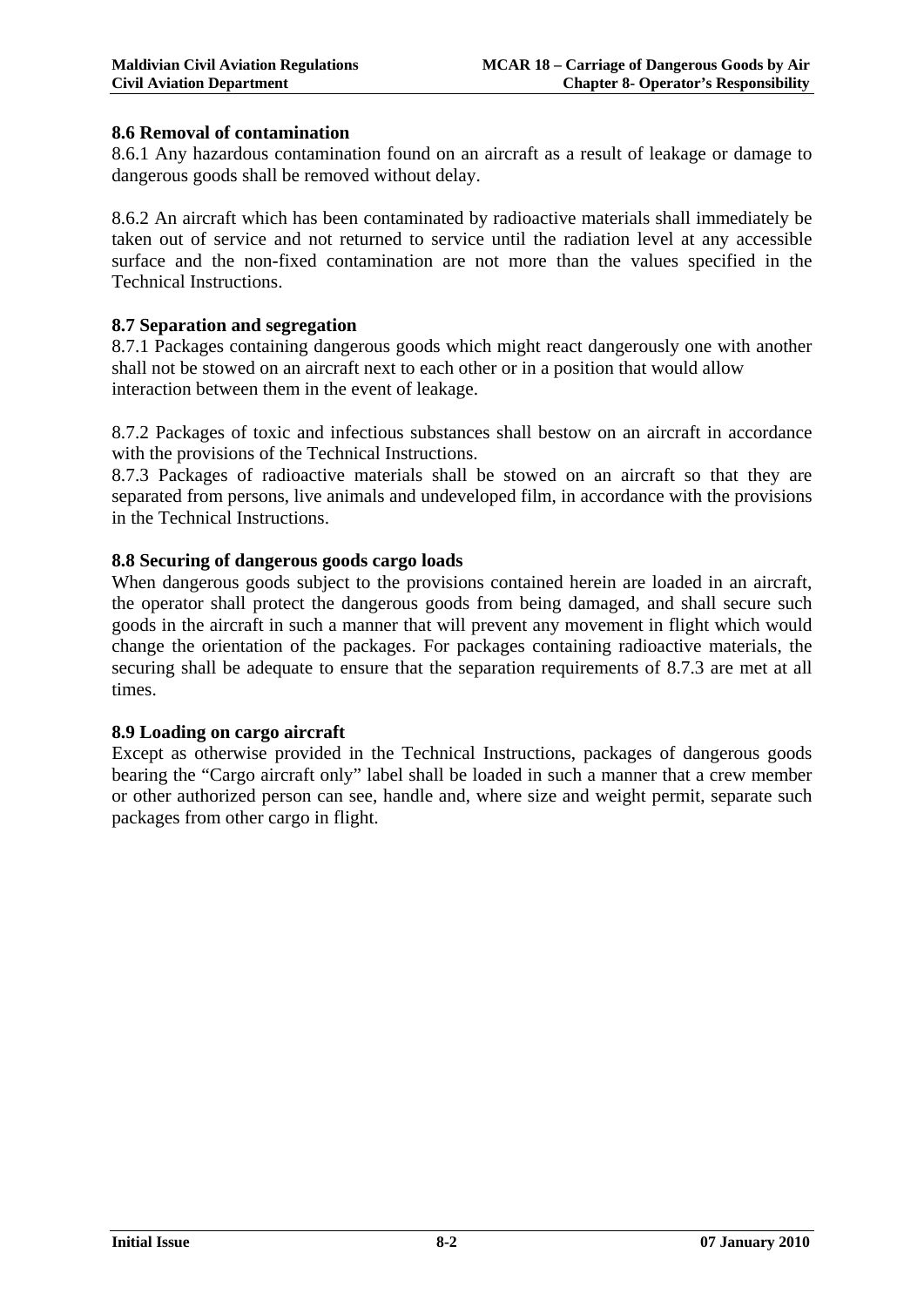## **CHAPTER 9. PROVISION OF INFORMATION**

#### **9.1 Information to pilot-in-command**

The operator of an aircraft in which dangerous goods are to be carried shall provide the pilotin-command as early as practicable before departure of the aircraft with written information as specified in the Technical Instructions.

#### **9.2 Information and instructions to flight crew members**

The operator shall provide such information in the Operations Manual as will enable the flight crew to carry out its responsibilities with regard to the transport of dangerous goods and shall provide instructions as to the action to be taken in the event of emergencies arising involving dangerous goods.

#### **9.3 Information to passengers**

Operators shall ensure that information is promulgated in such a manner that passengers are warned as to the types of dangerous goods which they are forbidden from transporting aboard an aircraft as provided for in the Technical Instructions.

#### **9.4 Information to other persons**

Operators, shippers or other organizations involved in the transport of dangerous goods by air shall provide such information to their personnel as will enable them to carry out their responsibilities with regard to the transport of dangerous goods and shall provide instructions as to the action to be taken in the event of emergencies arising involving dangerous goods.

#### **9.5 Information from pilot-in-command to aerodrome authorities**

If an in-flight emergency occurs, the pilot-in-command shall, as soon as the situation permits, inform the appropriate air traffic services unit, for the information of aerodrome authorities, of any dangerous goods on board the aircraft, as provided for in the Technical Instructions.

#### **9.6 Information in the event of an aircraft accident or incident**

9.6.1 In the event of:

a) an aircraft accident; or

b) a serious incident where dangerous goods carried as cargo may be involved, the operator of the aircraft carrying dangerous goods as cargo shall provide information, without delay, to emergency services responding to the accident or serious incident about the dangerous goods on board, as shown on the written information to the pilotin-command. As soon as possible, the operator shall also provide this information to CAD and the appropriate authorities of the State in which the accident or serious incident occurred.

9.6.2 In the event of an aircraft incident, the operator of an aircraft carrying dangerous goods as cargo shall, if requested to do so, provide information without delay to emergency services responding to the incident and to the appropriate authority of the State in which the incident occurred, about the dangerous goods on board, as shown on the written information to the pilot-in-command.

*Note.— The terms "accident", "serious incident" and "incident" are as defined in MCAR 12.*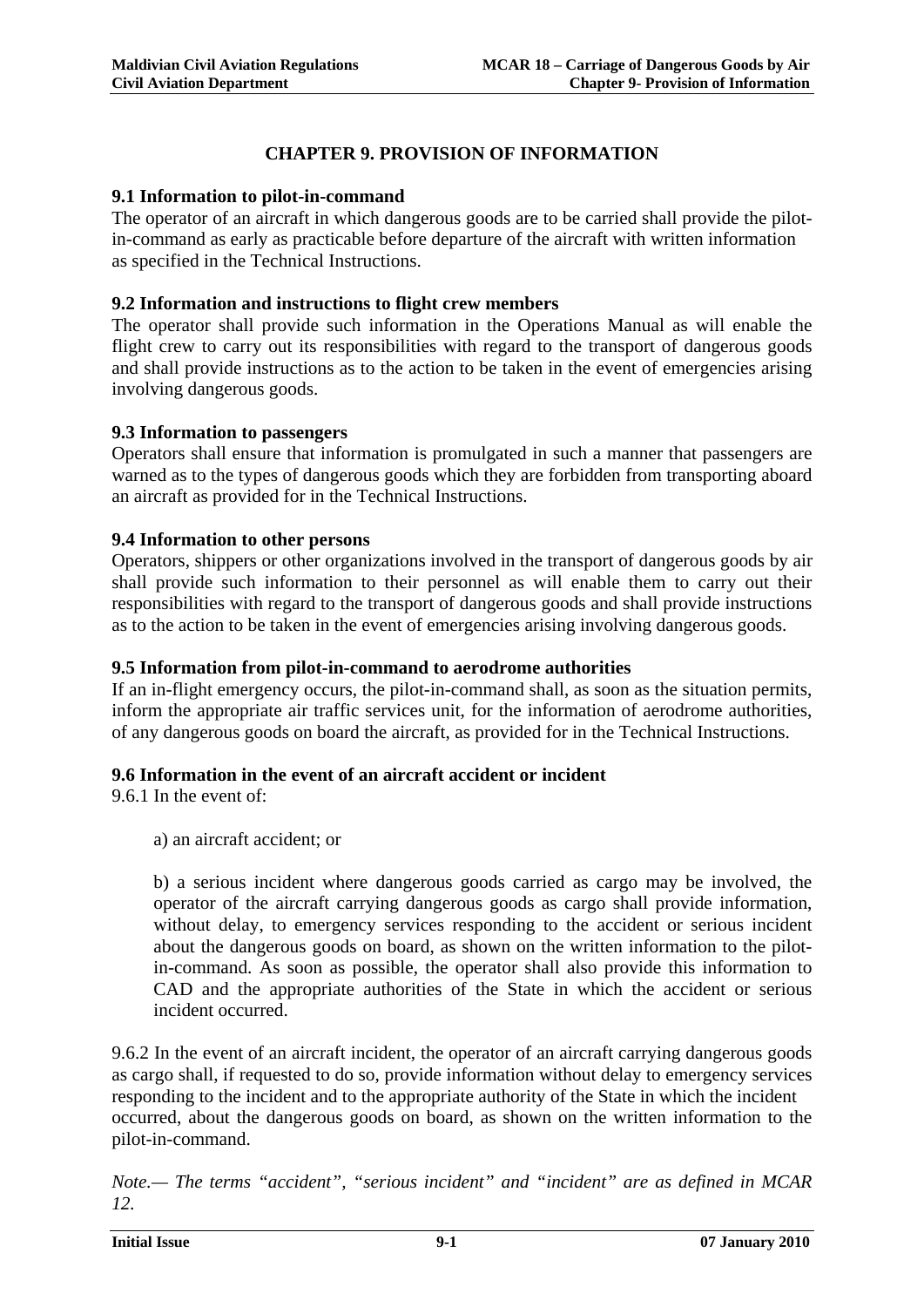#### **CHAPTER 10. ESTABLISHMENT OF TRAINING PROGRAMMES**

All operators shall ensure that Dangerous goods training programmes are established and updated as provided for in the Technical Instructions.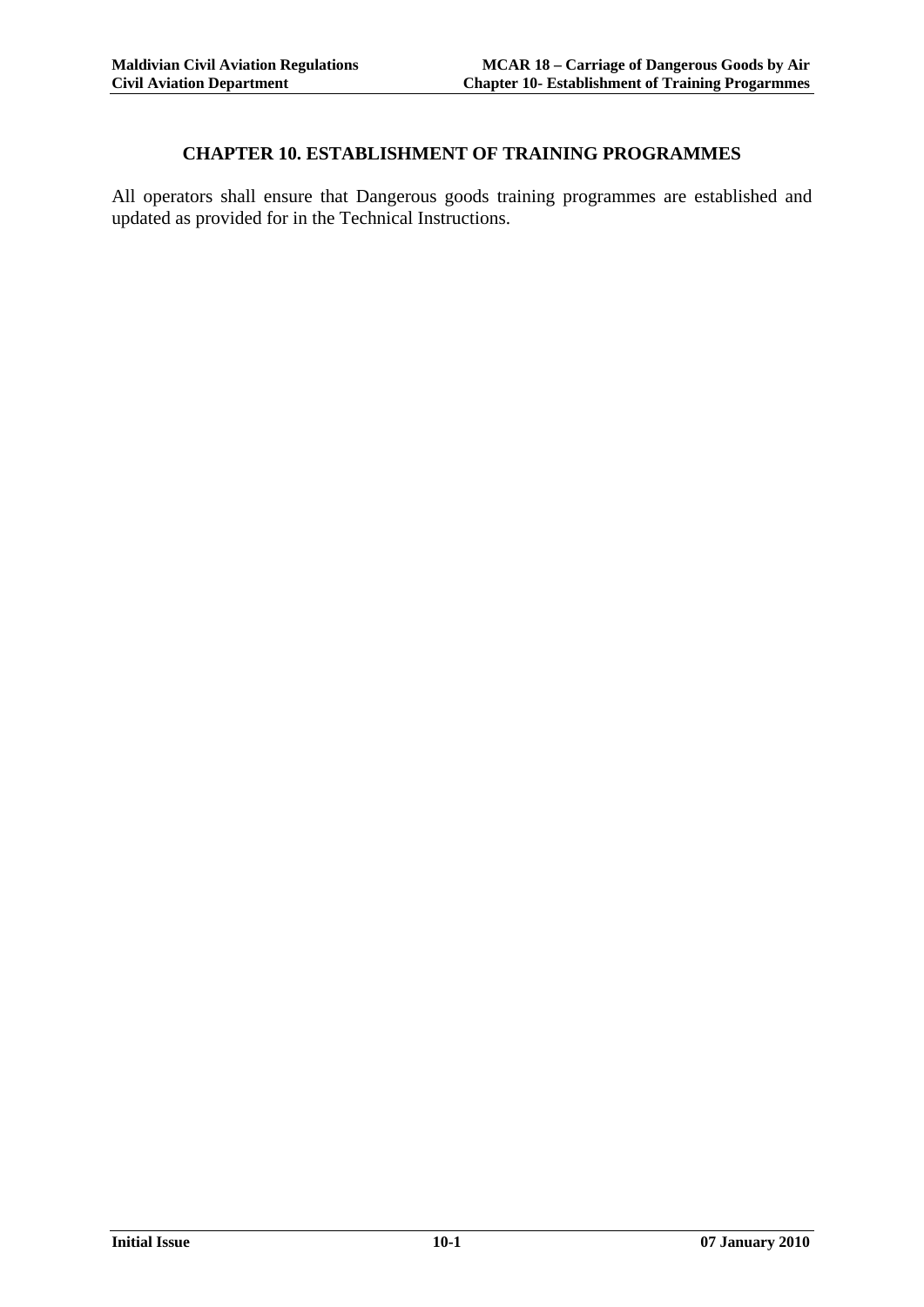#### **CHAPTER 11. COMPLIANCE**

#### **11.1 Inspection systems**

Operators will be inspected, survey and enforcement actions will be carried out with a view to achieving compliance with these regulations.

#### **11.2 Cooperation between States**

CAD would participate in cooperative efforts with other States concerning violations of dangerous goods regulations, with the aim of eliminating such violations. Cooperative efforts could include coordination of investigations and enforcement actions; exchanging information on a regulated party's compliance history; joint inspections and other technical liaisons, exchange of technical staff, and joint meetings and conferences. Appropriate information that could be exchanged include safety alerts, bulletins or dangerous goods advisories; proposed and completed regulatory actions; incident reports; documentary and other evidence developed in the investigation of incidents; proposed and final enforcement actions; and educational/ outreach materials suitable for public dissemination.

#### **11.3 Penalties**

11.3.1 CAD will take such measures as deemed appropriate to achieve compliance with these regulations including the prescription of appropriate penalties for violations.

11.3.2 Reserved

**11.4 Reserved**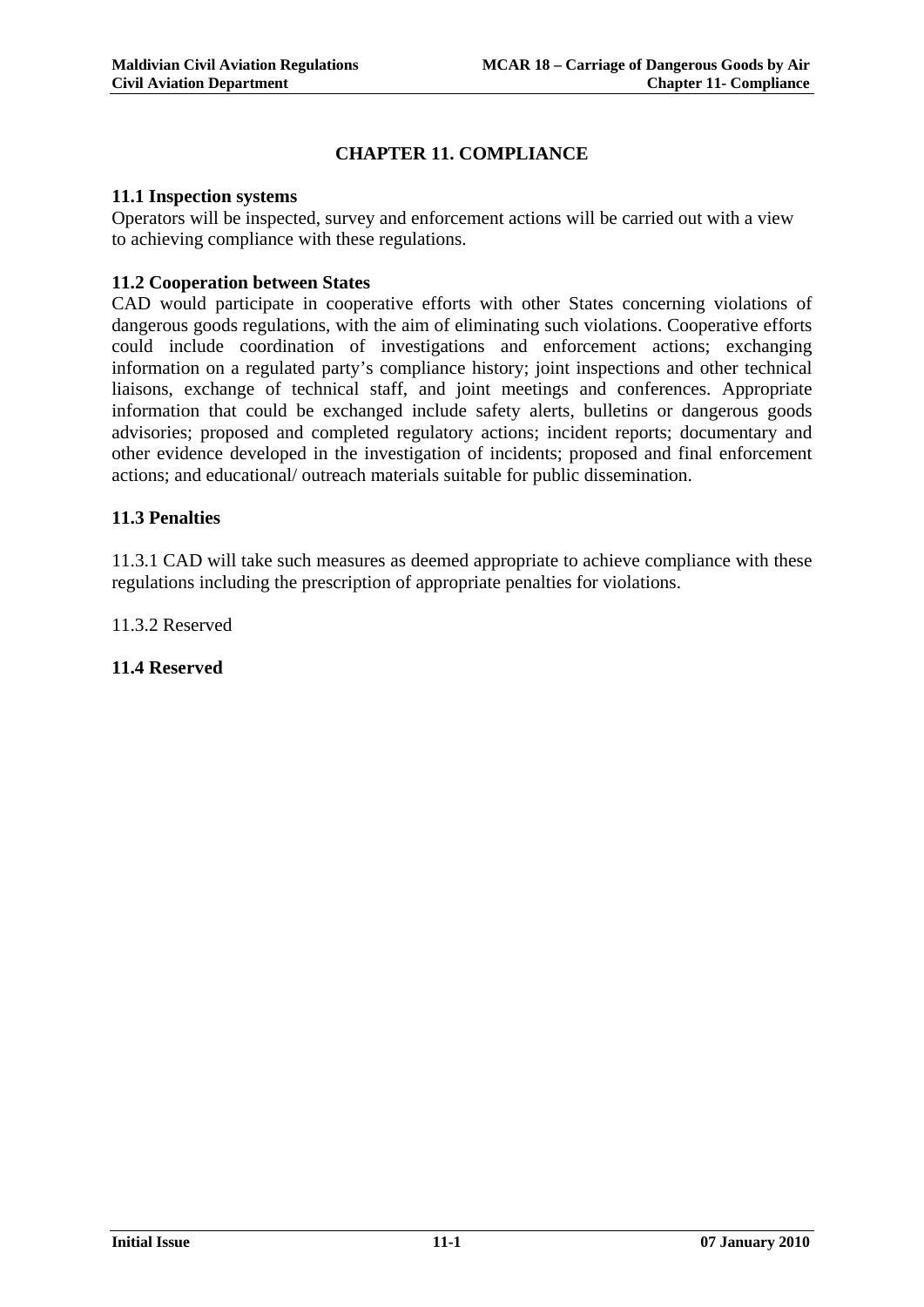#### **CHAPTER 12. DANGEROUS GOODS ACCIDENT AND INCIDENT REPORTING**

12.1 With the aim of preventing the recurrence of dangerous goods accidents and incidents, CAD has established procedures under MCAR-12 and Air Safety Circular, ASC -002 (Safety Management System) for investigating and compiling information concerning such accidents and incidents which occur in the Maldivian territory and which involve the transport of dangerous goods originating in or destined for another State. Reports on such accidents and incidents shall be made in accordance with the detailed provisions of the Technical Instructions.

12.2 Reserved

12.3 With the aim of preventing the recurrence of instances of undeclared or misdeclared dangerous goods in cargo, Operators shall establish procedures for investigating and compiling information concerning such occurrences which occur in the territory of Maldives and which involve the transport of dangerous goods originating in or destined for another State. Reports on such instances shall be made in accordance with the detailed provisions of the Technical Instructions.

12.4 Reserved